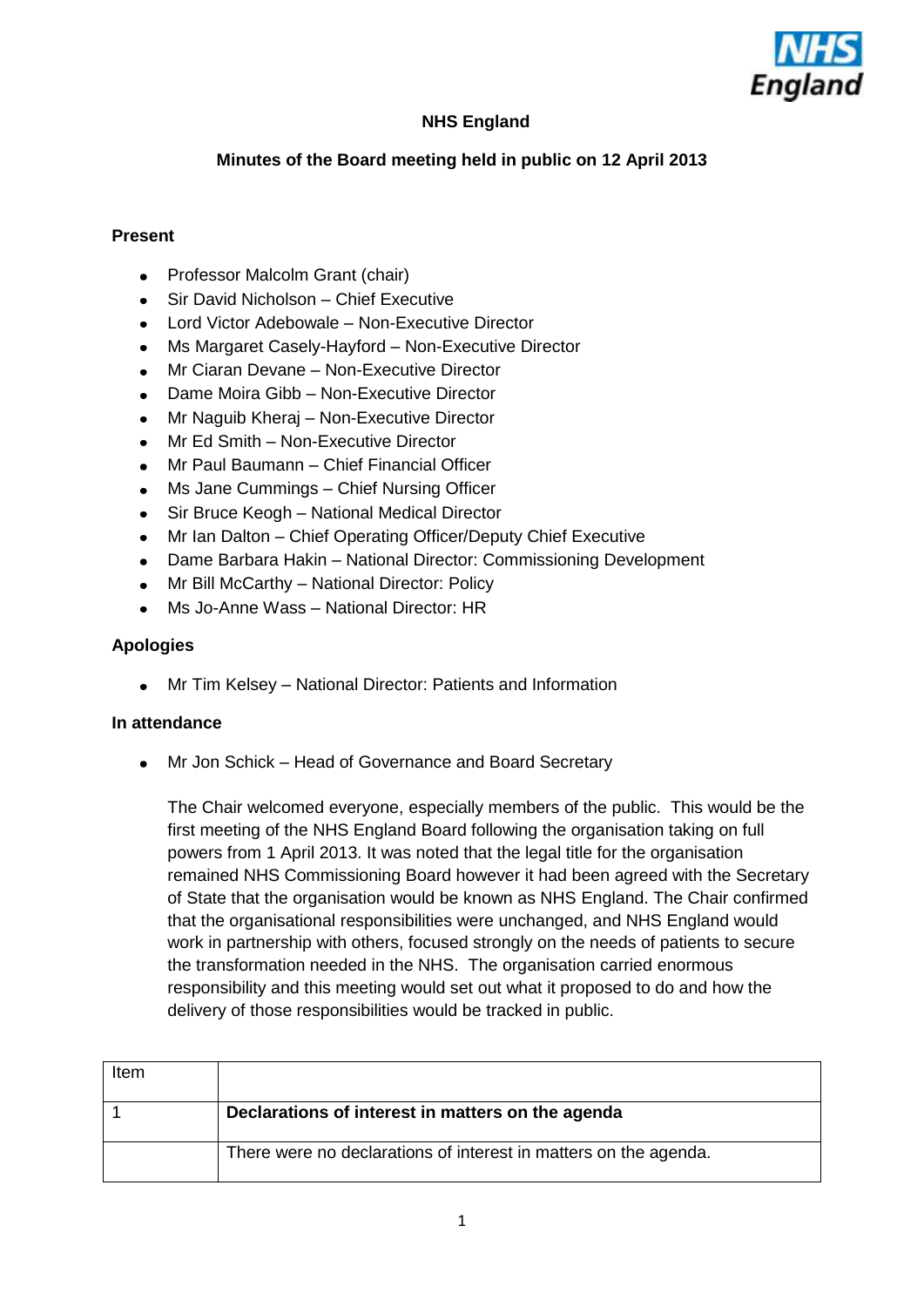| $\overline{2}$ | Minutes of the previous meeting                                                                                                                                                                                                                                                                                                                                                                                                                                                                                                                                                                                                                                                   |
|----------------|-----------------------------------------------------------------------------------------------------------------------------------------------------------------------------------------------------------------------------------------------------------------------------------------------------------------------------------------------------------------------------------------------------------------------------------------------------------------------------------------------------------------------------------------------------------------------------------------------------------------------------------------------------------------------------------|
|                | The minutes of the meeting held on 28 February 2013 were accepted as an<br>accurate record.                                                                                                                                                                                                                                                                                                                                                                                                                                                                                                                                                                                       |
|                | Matters arising - Chairs action                                                                                                                                                                                                                                                                                                                                                                                                                                                                                                                                                                                                                                                   |
|                | The Chair reported that following the proposal to delegate authority for<br>signing service level agreements (SLAs) for directly commissioned services<br>agreed at the previous meeting, they had been handled differently following<br>further discussion with the Chair, Chief Executive and members of the Audit<br>Committee. As a result, SLAs had been signed by regional and area teams<br>within the existing financial parameters and agreements.                                                                                                                                                                                                                       |
| 3              | <b>Chief Executive report</b>                                                                                                                                                                                                                                                                                                                                                                                                                                                                                                                                                                                                                                                     |
|                | Sir David Nicholson updated the Board on three key areas:                                                                                                                                                                                                                                                                                                                                                                                                                                                                                                                                                                                                                         |
|                | NHS England taking on full powers from 1 April 2013                                                                                                                                                                                                                                                                                                                                                                                                                                                                                                                                                                                                                               |
|                | Sir David confirmed that whilst there had been a change of name, there had<br>been no change in the responsibilities conferred on the organisation from 1<br>April 2013. The executive team committed to meet all staff during April to talk<br>about the business plan, the mission of the organisation and its vision and<br>values. Hundreds of staff had already taken part, and had been very keen to<br>take this work forward; the name change had been well received, and<br>enabled a clearer connection to the values and principles enshrined in the<br><b>NHS Constitution.</b>                                                                                       |
|                | Government and NHS England response to the Francis Report                                                                                                                                                                                                                                                                                                                                                                                                                                                                                                                                                                                                                         |
|                | The Board were advised that all constituent organisations had signed a<br>statement of common purpose in response to the Francis Report. It was<br>essential that organisations continued to work together collectively, as<br>patients would expect. NHS England would have a major part to play,<br>heralded in Everyone Counts and further developed in the Business Plan. A<br>particular role would be to inspire and motivate NHS staff in order to take the<br>NHS forward, as well as ensuring patients had more power and clout.                                                                                                                                         |
|                | Organisation response to NHS 111 set up                                                                                                                                                                                                                                                                                                                                                                                                                                                                                                                                                                                                                                           |
|                | The Board's attention was drawn to significant operational issues<br>experienced in relation to call handling. Decisive action had been taken to put<br>in place a set of contingencies to enable improvements in the service,<br>although there were a small number of areas where issues remained.<br>Although performance was improving on a daily basis, there was need to<br>reflect on some of the failures where providers had not delivered the service<br>required and think longer term both about the service desired and on what<br>could have been done better with NHS 111 implementation. A further report<br>would be brought back to the Board at a future date. |
|                | In response to follow-up questions the rationale for establishing the 111<br>number was described. It was confirmed that PCTs had originally been<br>responsible for commissioning the service; this had transferred to CCGs from                                                                                                                                                                                                                                                                                                                                                                                                                                                 |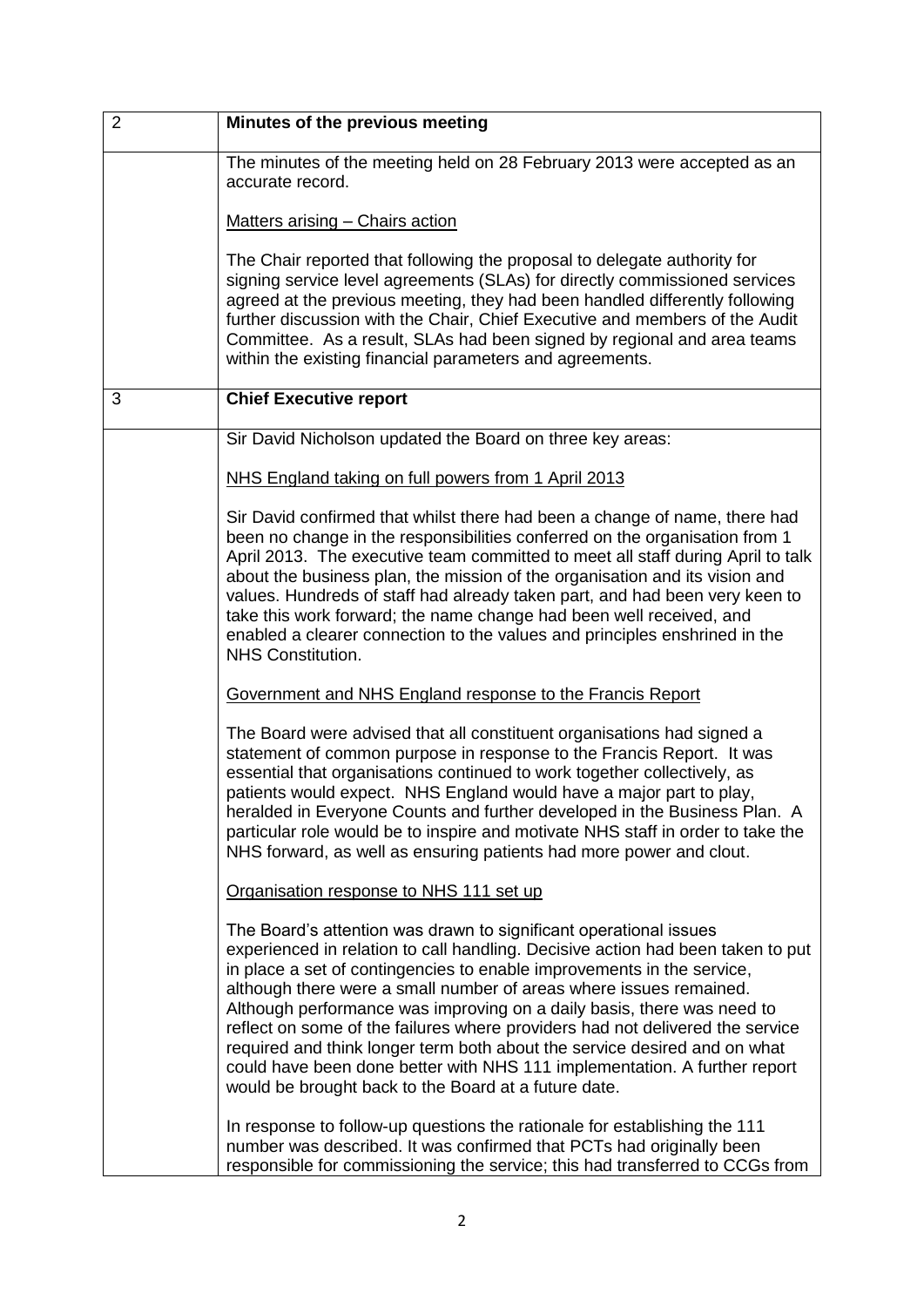| 1 April 2013. As a result, there had been 46 different contracts across<br>England, with a number of different providers. NHS England's responsibility<br>was to support CCGs, although it was not directly responsible for its<br>commissioning. In light of the concerns raised, a National Group had been<br>established to provide oversight and support. In many instances, providers<br>had failed to provide the services that had been commissioned and needed<br>to be held to account. Three key questions emerged: was the design of the<br>service correct, was it commissioned appropriately and what should be done<br>about the providers who had not provided what was commissioned?                                    |
|-----------------------------------------------------------------------------------------------------------------------------------------------------------------------------------------------------------------------------------------------------------------------------------------------------------------------------------------------------------------------------------------------------------------------------------------------------------------------------------------------------------------------------------------------------------------------------------------------------------------------------------------------------------------------------------------------------------------------------------------|
| <b>Leeds Children's Heart Surgery</b>                                                                                                                                                                                                                                                                                                                                                                                                                                                                                                                                                                                                                                                                                                   |
| Sir David Nicholson commended the work undertaken by Sir Bruce Keogh in<br>response to a range of concerns raised regarding the quality of services<br>provided at the paediatric cardiac surgery unit at Leeds General<br>Infirmary. Following a meeting with the Trust shortly before Easter, the<br>Trust had agreed to suspend operations for an interim period.                                                                                                                                                                                                                                                                                                                                                                    |
| A robust process had been followed to rapidly investigate the concerns that<br>had been raised. The methodology recommended by the National Quality<br>Board was used for this exercise. A central feature of the process was the<br>convening of a multi-agency risk summit. Throughout the investigation, the<br>focus for NHS England had been to assure the safety of children at the<br>unit. Following the investigation, it was concluded that although more work<br>was still required, particularly with regard to data quality, the investigation had<br>provided adequate assurance that it was appropriate to recommence<br>surgery at the Trust. There was now an opportunity to stand back, reflect and<br>learn lessons. |
| Sir Bruce outlined the factors that had precipitated the decision to suspend<br>surgery. First, staffing: one of the unit surgeons had been taken off surgical<br>duties, a second was on leave, and many operations were being undertaken<br>by locums. Second, concerns raised by surgeons in Newcastle regarding<br>patient access and the quality of advice being given. Third, preliminary data<br>that indicated that the unit had a mortality rate significantly higher than the<br>national average. Taken together, these factors made it essential for the<br>Trust to take action to suspend services pending an investigation.                                                                                              |
| Sir Bruce Keogh explained the complex nature of paediatric cardiac services,<br>with younger babies now being treated and more complex post-operative<br>care now available. This had generated a broad consensus that expertise<br>should be concentrated in a smaller number of larger units. This had led to<br>the establishment of the Safe and Sustainable programme. Sir Bruce<br>emphasised that he had no involvement in this programme.                                                                                                                                                                                                                                                                                       |
| In response to follow-up questions, Sir Bruce reiterated that the decision to<br>pause services had been made by the Trust; at the time the investigation<br>started he had been both NHS Medical Director and NHS England's Medical<br>Director.                                                                                                                                                                                                                                                                                                                                                                                                                                                                                       |
| Concerns were raised regarding the level of communication with the public<br>and patients during the period of investigation; it was agreed that this would<br>be reviewed as part of a look back at the whole process.                                                                                                                                                                                                                                                                                                                                                                                                                                                                                                                 |
| The Board debated the need for accurate and timely data in order for patients                                                                                                                                                                                                                                                                                                                                                                                                                                                                                                                                                                                                                                                           |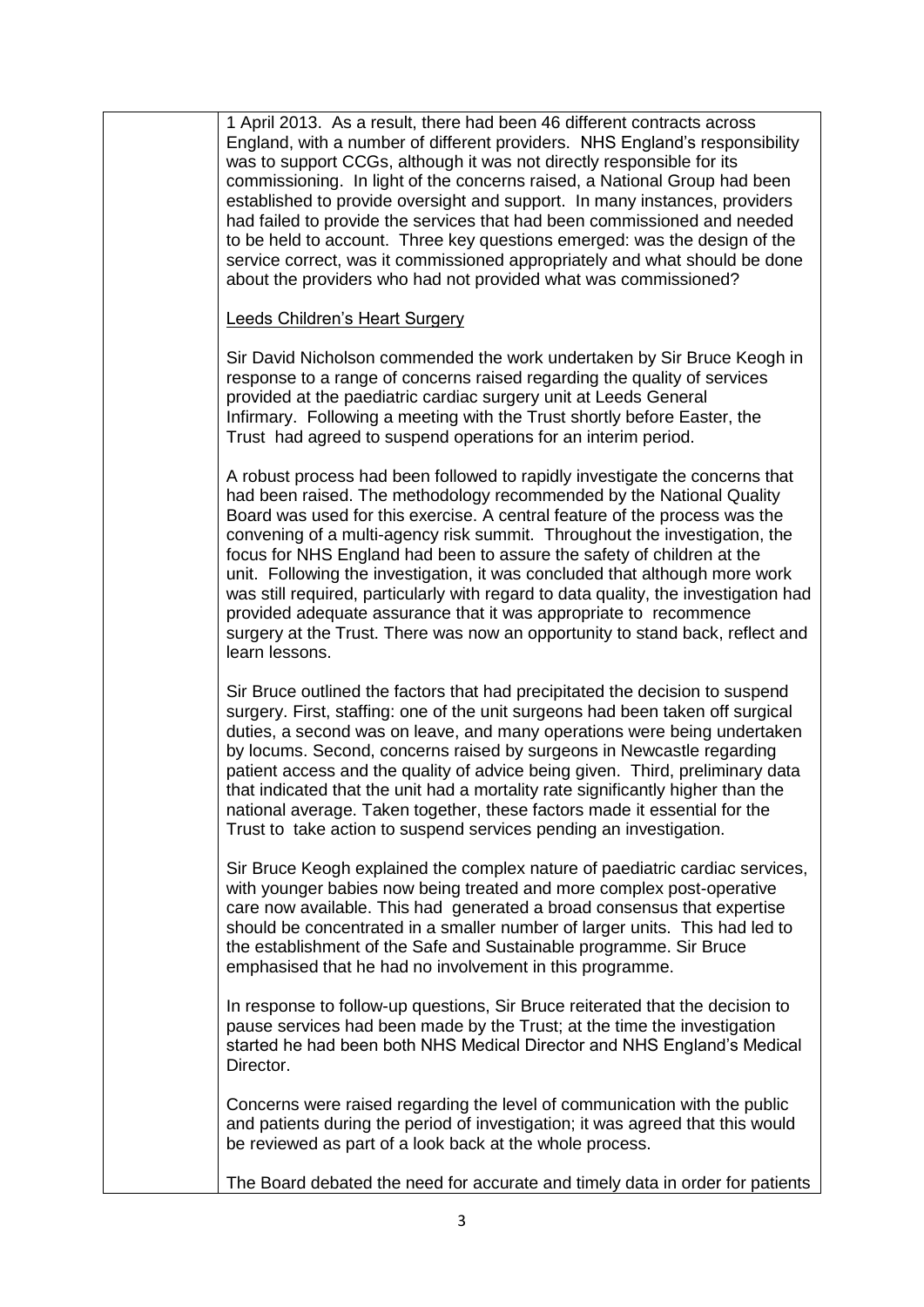|   | to make informed choices; Sir Bruce reported that new software was being<br>put in place within heart units to enable day by day comparisons to be made.<br>It was further noted that discussions were taking place with regard to the<br>collection of data for national audits.<br>In summary, the Board's central focus was on outcomes for patients. It was<br>important to look at data, soft intelligence and claims from whistle-blowers, all<br>of which provided important information. NHS England would need to take a<br>precautionary stance but it was acknowledged that these sorts of<br>interventions took place in an emotionally charged arena. Patients needed to<br>be kept well-informed of the reasons for the decisions, purpose for<br>interventions and the associated processes involved. |
|---|----------------------------------------------------------------------------------------------------------------------------------------------------------------------------------------------------------------------------------------------------------------------------------------------------------------------------------------------------------------------------------------------------------------------------------------------------------------------------------------------------------------------------------------------------------------------------------------------------------------------------------------------------------------------------------------------------------------------------------------------------------------------------------------------------------------------|
| 4 | Prioritising patients in every decision we make                                                                                                                                                                                                                                                                                                                                                                                                                                                                                                                                                                                                                                                                                                                                                                      |
|   | In Tim Kelsey's absence, Bill McCarthy presented an update to the Board on<br>the work being undertaken to ensure patients are prioritised in every decision<br>made. The Board's attention was drawn to two key areas:                                                                                                                                                                                                                                                                                                                                                                                                                                                                                                                                                                                              |
|   | Patient and public involvement in specialist commissioning. It was<br>acknowledged that a rapid process had been undertaken to ensure<br>preparations were in place; however there had been fair challenge regarding<br>the level of public involvement and more comprehensive arrangements would<br>be established for the coming year.                                                                                                                                                                                                                                                                                                                                                                                                                                                                             |
|   | The second point was around widening digital participation, where Bill<br>outlined the arrangements being developed to ensure that digital channels<br>were available to as many parts of the community as possible; in particular a<br>project had been established to provide access to areas of the community<br>who may be particularly disadvantaged.                                                                                                                                                                                                                                                                                                                                                                                                                                                           |
|   | Lord Victor Adebowale updated the Board on work he had been leading with<br>Ciaran Devane to build a civil community engagement programme. Progress<br>had been made through the adoption of respectful enquiry techniques, with a<br>steering group drawing support from key partner organisations to ensure the<br>design of the programme was right. This design work would be critical to<br>describe a health and social care movement with processes that are honest,<br>transparent and carefully-managed.                                                                                                                                                                                                                                                                                                    |
|   | The Board debated the implementation of the Friends and Family test and<br>acknowledged the importance of staff involvement and morale to ensure key<br>objectives could be achieved. Linked to this, Lord Adebowale noted the<br>energy around the six C's and the sense of possible from the NHS Change<br>day – these helped to create conditions to work with staff and patients.                                                                                                                                                                                                                                                                                                                                                                                                                                |
|   | Sir David Nicholson thanked the Board for their comments and drew attention<br>to the key objectives in the NHS England Business Plan which was to be<br>presented, especially given the evidence that satisfied staff can have a<br>beneficial impact on mortality rates.                                                                                                                                                                                                                                                                                                                                                                                                                                                                                                                                           |
|   | The Board received and noted the report.                                                                                                                                                                                                                                                                                                                                                                                                                                                                                                                                                                                                                                                                                                                                                                             |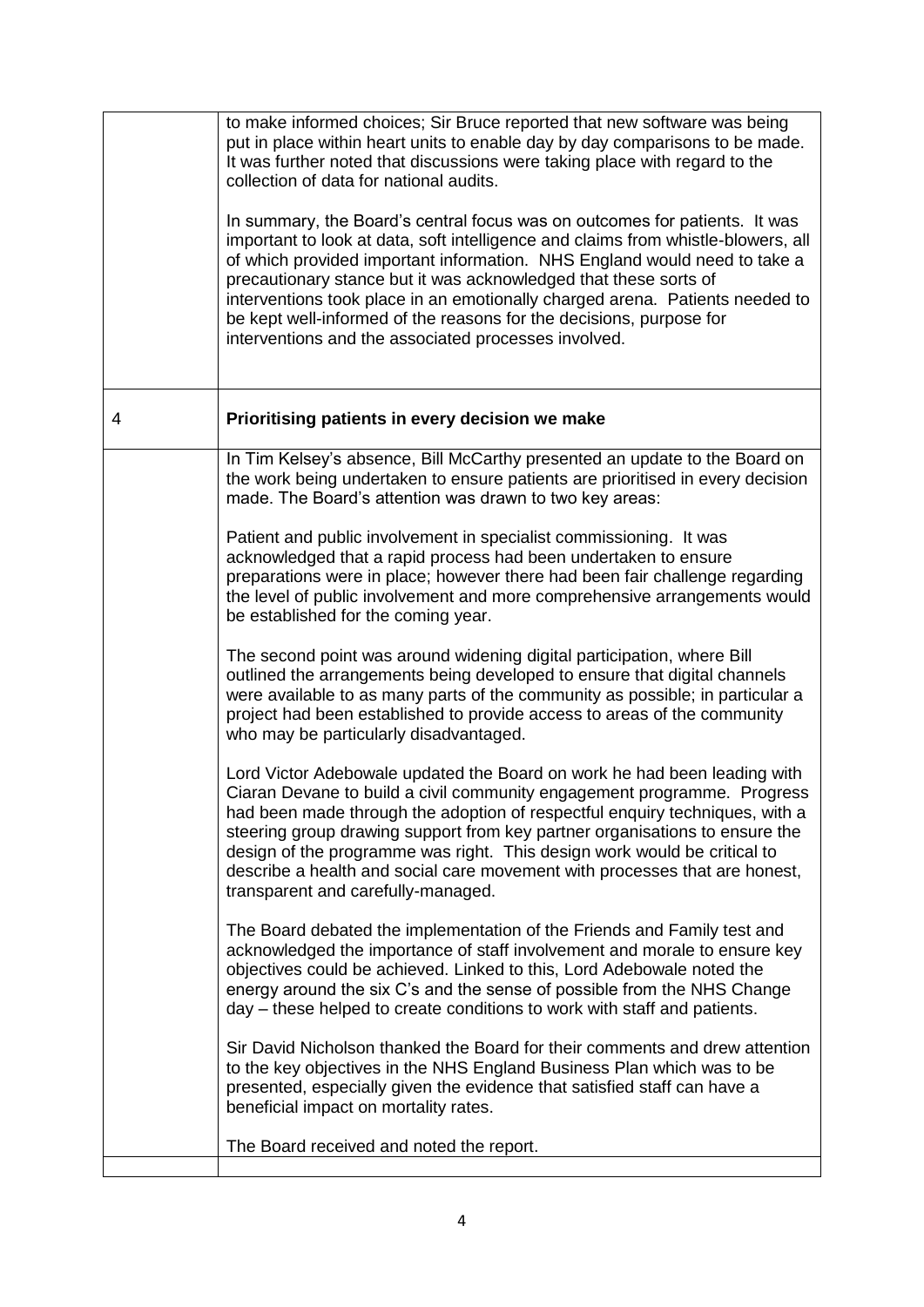| 5 | NHS England Business Plan 2013/14 - 2015/16: 'Putting patients first'                                                                                                                                                                                                                                                                                                                                                                                                                                |
|---|------------------------------------------------------------------------------------------------------------------------------------------------------------------------------------------------------------------------------------------------------------------------------------------------------------------------------------------------------------------------------------------------------------------------------------------------------------------------------------------------------|
|   | Bill McCarthy introduced a short film to capture the essence of the Business<br>Plan. In subsequent presentation of the full report, Bill explained this was an<br>ambitious response to the aspirations of patients and communities, the<br>Francis Report and expectations for cultural change. He drew the Board's<br>attention to three key areas:                                                                                                                                               |
|   | Delivery – an 11 point scorecard would measure progress against the<br>objectives in the plan. The annex to the plan set out how NHS<br>England would deliver the objectives of the Mandate;                                                                                                                                                                                                                                                                                                         |
|   | Fairness – the plan reflected the emphasis placed on promoting<br>$\bullet$<br>equality and tackling inequalities, so that all citizens could expect high<br>quality services regardless of location or individual circumstances. In<br>particular, the Board were asked to support the interim equality<br>objectives established in the plan; and                                                                                                                                                  |
|   | Values and approach – Mr McCarthy highlighted that two of the<br>$\bullet$<br>measures within the scorecard took precedence above the others and<br>would be the touchstone of NHS England's success - satisfied<br>patients and satisfied staff. In addition, clinical leadership was of<br>central importance and NHS England would stand alongside local<br>clinical leaders within the CCGs, who worked closest to patients and<br>understood the changes that matter most to local communities. |
|   | Bill concluded his introductory comments by reiterating the Board's<br>commitment to openness and transparency, as well as the importance of the<br>duty of partnership and maintenance of excellent working relationships with<br>other parts of the health and social care system to support delivery of the<br>business plan objectives.                                                                                                                                                          |
|   | Board members fully endorsed the principles outlined in the plan, and:                                                                                                                                                                                                                                                                                                                                                                                                                               |
|   | noted the objectives were evolutionary and suggested there should be<br>incremental benchmarks to ensure delivery was on track;                                                                                                                                                                                                                                                                                                                                                                      |
|   | Agreed the importance of linking the revised Board Assurance<br>Framework and reporting processes to the objectives of the Business<br>Plan, with a risk-based approach to support delivery.                                                                                                                                                                                                                                                                                                         |
|   | In summing up, the Chair commended the team for the production of the<br>Business Plan which spelt out the challenge for NHS England.                                                                                                                                                                                                                                                                                                                                                                |
|   | The Board approved the plan and the interim equality objectives.                                                                                                                                                                                                                                                                                                                                                                                                                                     |
| 6 | <b>Corporate Governance Framework</b>                                                                                                                                                                                                                                                                                                                                                                                                                                                                |
|   | Bill McCarthy invited the Board to adopt the revised Corporate Governance<br>Framework; the framework underpinned the decision making process within<br>NHS England and was part of the formal mechanism for delivery of the<br><b>Business Plan.</b>                                                                                                                                                                                                                                                |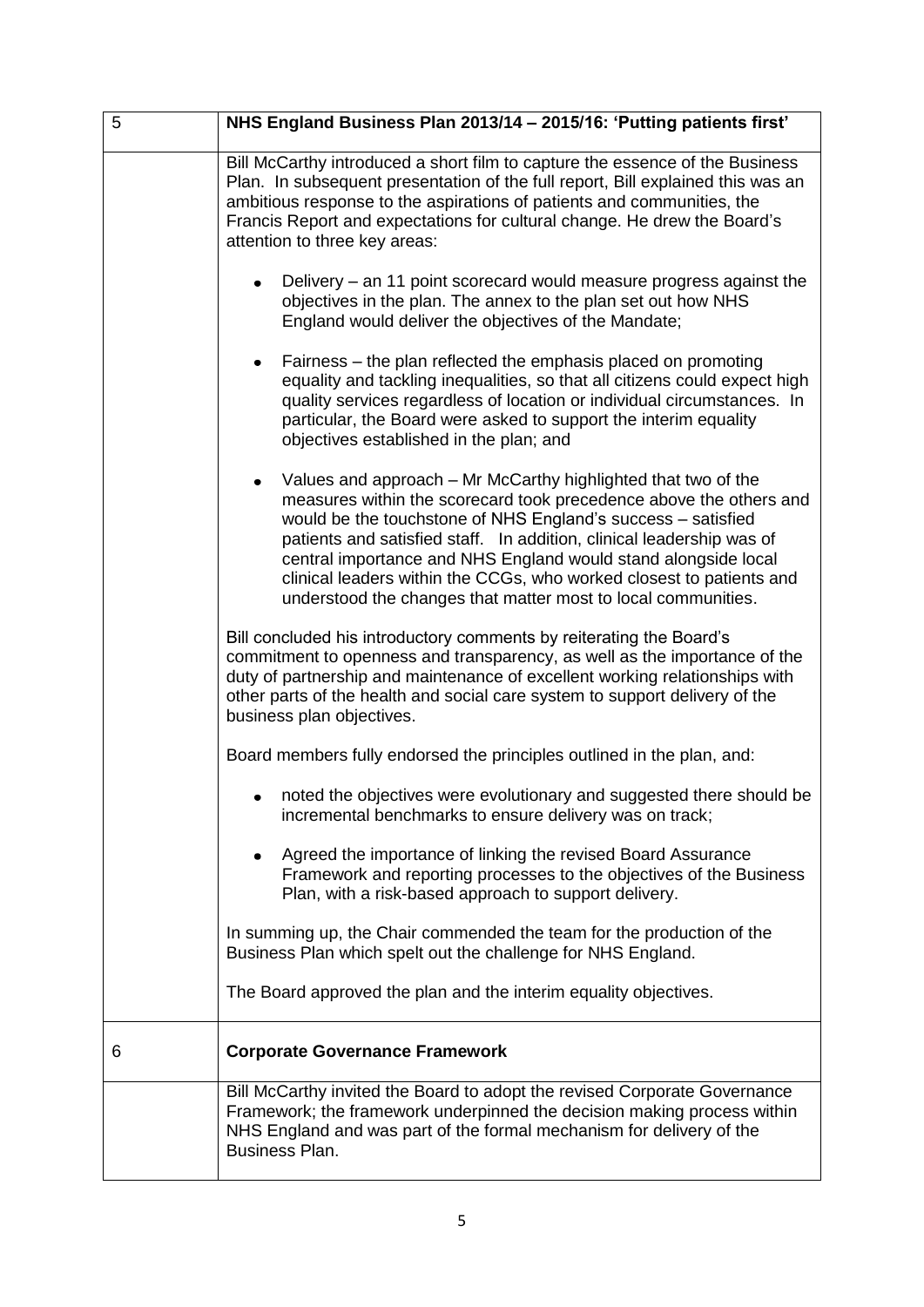|                | He thanked Ed Smith and Margaret Casely-Hayford for their support and<br>input during the revision of the standing orders, standing financial instructions<br>and scheme of delegation. The Board's attention was also drawn to the<br>proposed revised committee structure.                                                                                                                |
|----------------|---------------------------------------------------------------------------------------------------------------------------------------------------------------------------------------------------------------------------------------------------------------------------------------------------------------------------------------------------------------------------------------------|
|                | In response to follow up comments by the Board members it was agreed that<br>the terms of reference for the remuneration committee would be revised to<br>reflect an overview of HR policies and role in succession planning and<br>capability review for senior staff. In addition it was agreed that the scheme of<br>delegation should clarify the authorisation of senior appointments. |
|                | The Board approved the revised corporate governance framework.                                                                                                                                                                                                                                                                                                                              |
| <b>Actions</b> | Jo-Anne Wass and Jon Schick to revise the terms of reference for the<br>remuneration committee.                                                                                                                                                                                                                                                                                             |
|                | Jon Schick to ensure that the published corporate governance<br>framework was clear on authorisation of senior appointments.                                                                                                                                                                                                                                                                |
| 7              | <b>Feedback from Board sub-committees</b>                                                                                                                                                                                                                                                                                                                                                   |
|                | <b>CCG</b>                                                                                                                                                                                                                                                                                                                                                                                  |
|                | Lord Adebowale reported that the focus of the Committee was moving from<br>authorisation to development of the 211 CCGs and support for those which<br>had not achieved full authorisation. He took the opportunity to thank staff for<br>their hard work in ensuring the timely authorisation of CCGs.                                                                                     |
|                | <b>CSU</b>                                                                                                                                                                                                                                                                                                                                                                                  |
|                | The Committee had not met since the last Board meeting.                                                                                                                                                                                                                                                                                                                                     |
|                | <b>Quality and clinical risk</b>                                                                                                                                                                                                                                                                                                                                                            |
|                | Sir Bruce Keogh was working with Jane Cummings to establish this<br>committee, which would be dealing with clinical risk in a highly diverse<br>system.                                                                                                                                                                                                                                     |
|                | The terms of reference for the committee would be reported to the next<br>meeting of the Board and particular consideration was being given to the<br>membership of the Committee and the involvement of external experts,<br>including potentially an independent experienced clinical chair.                                                                                              |
| <b>Actions</b> | Sir Bruce Keogh and Jane Cummings to prepare terms of reference for<br>the Quality and clinical risk committee for the May meeting of the Board                                                                                                                                                                                                                                             |
| 8              | Any other business                                                                                                                                                                                                                                                                                                                                                                          |
|                | The Chair acknowledged that this would be Ian Dalton's last Board meeting.<br>He took the opportunity to thank Ian, on behalf of the Board, for his<br>contribution to establishing the organisation and to wish him well in his future<br>career.                                                                                                                                          |